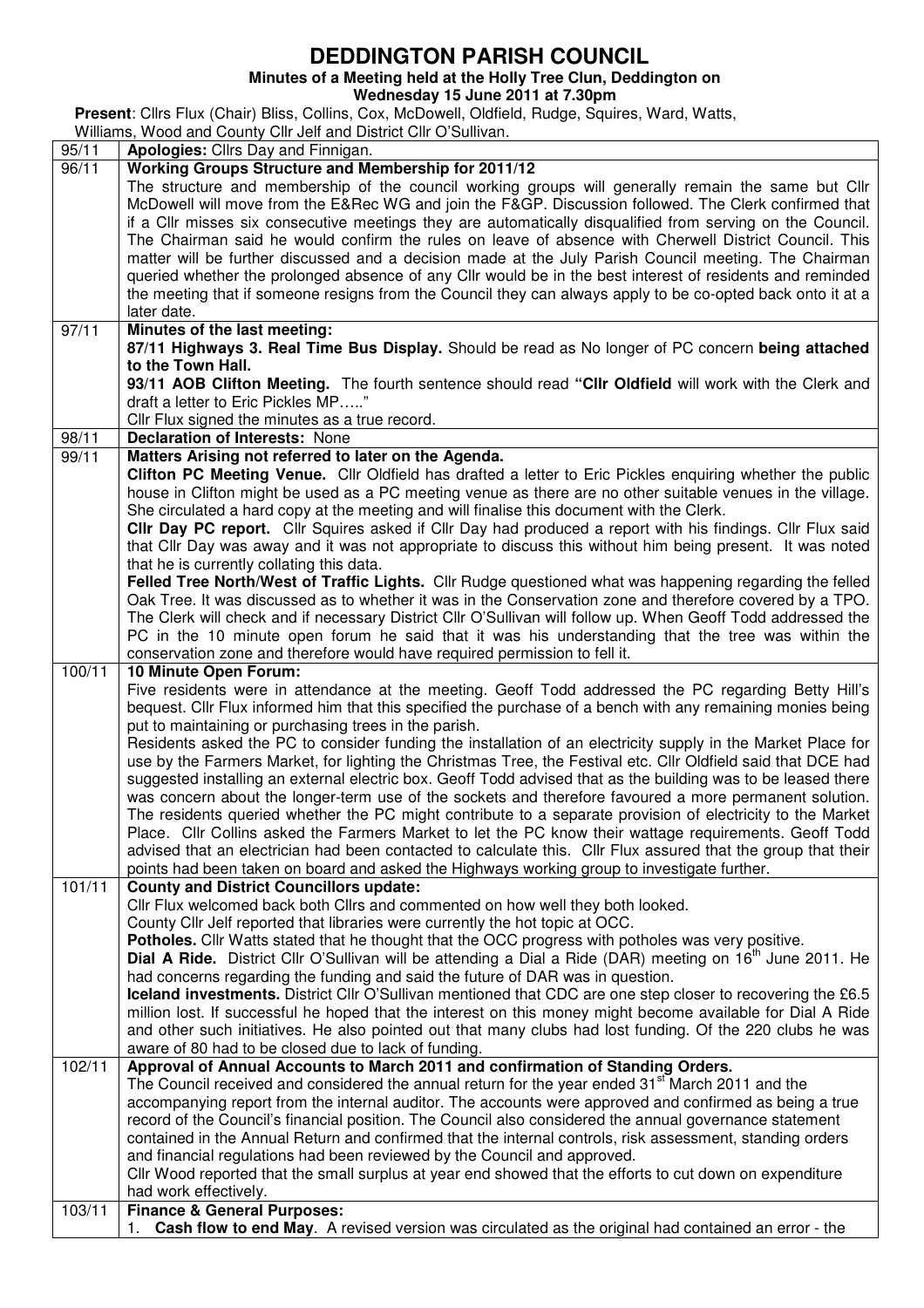|        | difference was marginal. A new procedure is being developed to make the document easier to prepare                                                                                                                  |
|--------|---------------------------------------------------------------------------------------------------------------------------------------------------------------------------------------------------------------------|
|        | in future. The main income was the OCC grass cutting grant, and interest from West Bromwich which                                                                                                                   |
|        | actually relates to last year. There were no unusual expenses.                                                                                                                                                      |
|        | 2. Accounts to March 2011. These had been circulated prior to the meeting and no queries were<br>received by the Clerk. The BDO return has been signed off by the internal auditor, and will be sent now            |
|        | that they have been formally approved by the PC. The PC thanked the internal auditor for his                                                                                                                        |
|        | contribution.                                                                                                                                                                                                       |
|        | 3. West Bromwich Withdrawal. £10,000 has been withdrawn from the West Brom to meet the payments                                                                                                                     |
|        | for the solar panels. Cllr Flux informed the PC that 2,200 KW had been recorded to date. Cllr Wood                                                                                                                  |
|        | said that records of the electricity produced must be kept along with details of the income received. Cllr                                                                                                          |
|        | Wood will chase for details about how the payments will be calculated and received.                                                                                                                                 |
|        | <b>Town Hall.</b> Negotiations have continued with DCE about the Town Hall. The working group have made<br>4.                                                                                                       |
|        | a proposal (subject to eventual PC approval) and are currently awaiting a response from DCE.                                                                                                                        |
|        | 5. PWLB. The outstanding principle is £2,058.02 payable in instalments until 2031 at 8.5% interest.                                                                                                                 |
|        | There is now an opportunity to pay the loan off for £3,133.43. This amounts to repayment of the                                                                                                                     |
|        | principle plus £1,075. This is approximately a little over half of what would have to be paid if the loan                                                                                                           |
|        | ran to term. The F&GP recommended that the loan is paid off. This was approved by the council.                                                                                                                      |
|        | 6. Wesleyan Church. The final £100 repayment has been received by the PC.                                                                                                                                           |
|        | 7. Letter from the Internal Auditor. Has been received confirming that the accounts are in order.                                                                                                                   |
| 104/11 | <b>Environment &amp; Recreation:</b><br>1. Clifton Play Area: Cllr Ward has received 11 questionnaires and will chase up further completed ones                                                                     |
|        | and feed back the findings at the next meeting.                                                                                                                                                                     |
|        | 2. Goal Posts: Cllr Ward has spoken with the Cricket Club regarding the goal mouths. There was some                                                                                                                 |
|        | difficulty in building up the goal mouths as the football season ended 2 days before the cricket season                                                                                                             |
|        | ended due, in part, to the weather. Approximately £800 has been spent cutting the grass and killing off                                                                                                             |
|        | of weeds and Dandelions. The field is looking great. It is understood that the costs will be split three                                                                                                            |
|        | ways between The Colts, Deddington Town and the Cricket Club. Cllr Bliss to liaise with Deddington                                                                                                                  |
|        | Town.                                                                                                                                                                                                               |
|        | <b>Environment</b>                                                                                                                                                                                                  |
|        | 1. Swifts: Still waiting for Fire Service approval to put up boxes. Chris Mason says it should be OK to                                                                                                             |
|        | redirect funding from school to Windmill Centre. A senior Fire Officer has said it should also be possible                                                                                                          |
|        | to install boxes in the tower at the Fire Station. Chris will film the Hopcraft Lane colony when the                                                                                                                |
|        | conditions are better. The resulting DVD will be available for community screening.<br>2. Cemetery wildflower patch: Cllr Rudge is booked on to a propagation workshop on 19 July and as                            |
|        | agreed will reclaim the £35 cost when the course has been completed. The wildflower patch will need to                                                                                                              |
|        | be mown by the Steward sometime during w/c 25 July and the 'hay' removed. The Clerk to inform Cllr                                                                                                                  |
|        | Rudge prior to the cut so that seeds can be collected. Cllr Watts asked that the Clerk inform him after                                                                                                             |
|        | the cut as the hay could be used for small animal bedding. Cllr Rudge is in the process of making an                                                                                                                |
|        | inventory of the plants that have successfully survived the winter.                                                                                                                                                 |
|        | 3. Pond Surveys: Cllr Rudge has attended two surveys organised by ONCF in partnership with Oxon                                                                                                                     |
|        | Amphibian and Reptile Group and BBOWT, which were interesting and informative. The School is                                                                                                                        |
|        | having second thoughts about restoring their pond, but it has been suggested that an expert takes a                                                                                                                 |
|        | look at what is there.                                                                                                                                                                                              |
|        | 4. Windmill Copse: Cllr Rudge has contacted the Forestry Commission but they cannot find the records                                                                                                                |
|        | about the copse (it was subsequently confirmed that it is owned by the PC). An officer, Mr. R. Payne, is<br>coming to inspect at 10.30 on 22 June. The PC has already received a small grant, but he will advise on |
|        | contents and management. It was noted that the log piles left for wildlife habitats have been 'dispersed'                                                                                                           |
|        | and used for other purposes. It was suggested that perhaps the wood could be made available to                                                                                                                      |
|        | residents if further coppicing is undertaken.                                                                                                                                                                       |
|        | Southern Planter: The School were thanked for adopting the planter near them on the main road and<br>5.                                                                                                             |
|        | for planting it up. It may need to be watered by the village steward during the school holidays.                                                                                                                    |
|        | DOL: Cllr Rudge expressed her thanks to Cllr Ward who is helping to make sure an edited version of<br>6.                                                                                                            |
|        | the ONCF bulletin is available to view at DOL. It contains a lot of info about local environmental events.                                                                                                          |
|        | <b>Community Orchards:</b> Andy Howard is running a course for NT at Stowe about community orchards<br>7.                                                                                                           |
|        | next month, which Cllr Rudge hopes to attend at her own expense.                                                                                                                                                    |
| 105/11 | <b>Highways</b>                                                                                                                                                                                                     |
|        | 1. Post Box Siting: There was a site meeting between Tim Wilde, OCC and Cllr Cox. OCC will resolve<br>this issue.                                                                                                   |
|        | 2. Speeding: Volunteers required for next SID sessions to be held in Hempton and Deddington in July.                                                                                                                |
|        | The NAG are targeting this as their next speeding "hot spot". Cllr Flux advised that it had been reported                                                                                                           |
|        | to him that Deddington PC worked well with the NAG. Cllr Collins was congratulated.                                                                                                                                 |
|        | 3. Real Time Bus Display: To be replaced 2012. DCE have been advised.                                                                                                                                               |
|        | Drain by Post box blocked: OCC to resolve following site meeting.<br>4.                                                                                                                                             |
|        | Market Place & Church Street verges. Posts for north side of the southerly green have now been<br>5.                                                                                                                |
|        | purchased and installed. Concern was raised that vehicles parked on the southerly side of this green                                                                                                                |
|        | during the last Farmers Market. It was agreed that the Farmers Market be approached and asked to                                                                                                                    |
|        | install temporary barriers to try and stop this from occurring.                                                                                                                                                     |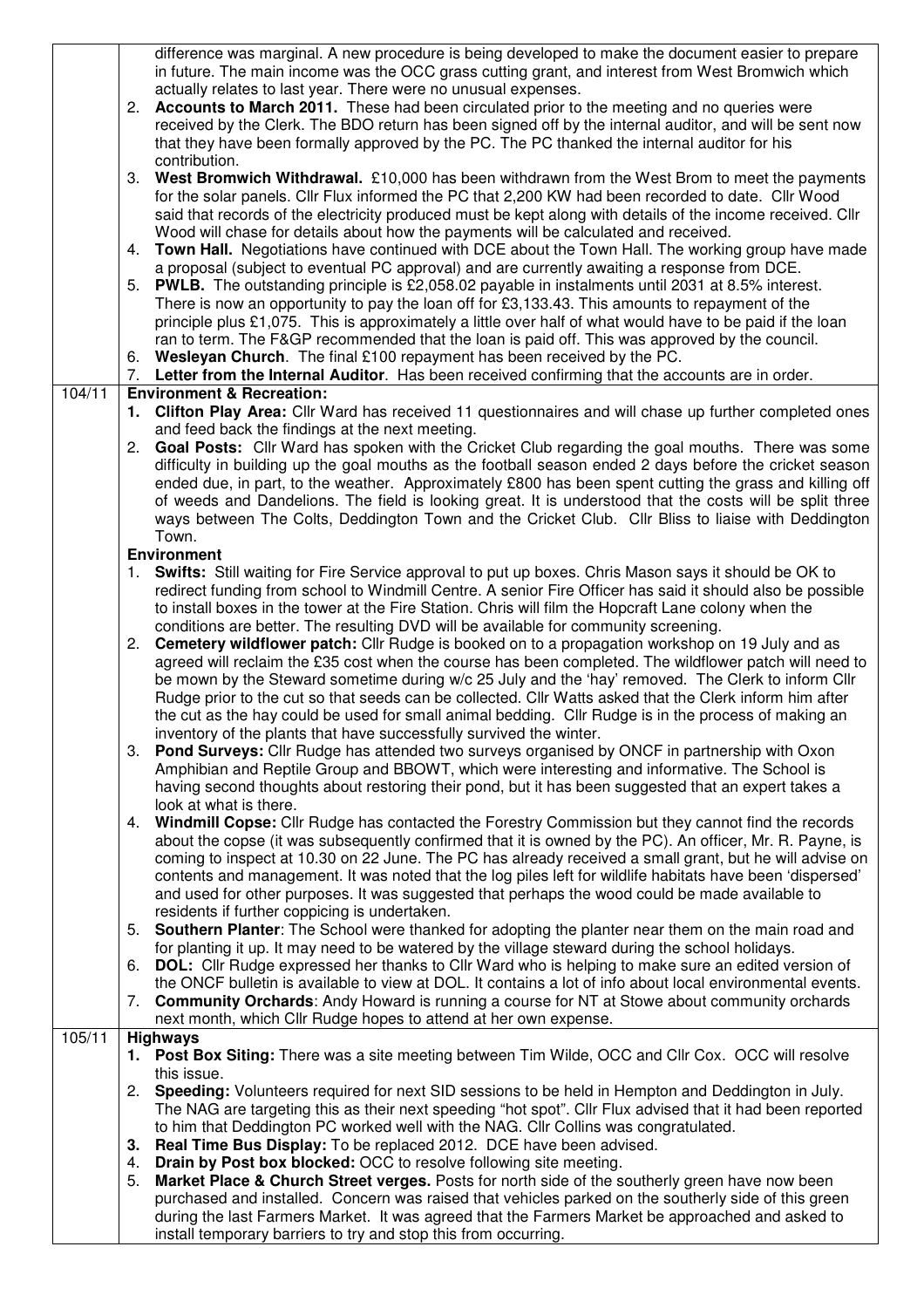|        | <b>Hudson Street Traffic:</b> A resident has the speed gun and is currently collecting speeding data.<br>6.                                                                                                          |  |  |  |  |  |  |
|--------|----------------------------------------------------------------------------------------------------------------------------------------------------------------------------------------------------------------------|--|--|--|--|--|--|
|        | 7. Traffic lights from Hempton Road. New crossing has still to be installed. OCC will resolve this issue.                                                                                                            |  |  |  |  |  |  |
|        | <b>Church Street Verge.</b> Reminder sent to OCC for permission to install suitable paving to stop the verge<br>8.                                                                                                   |  |  |  |  |  |  |
|        | getting churned up.                                                                                                                                                                                                  |  |  |  |  |  |  |
|        | 9. Garden sacrifice. Unfortunately OCC was unable to accept the offer on the basis of practicality. The                                                                                                              |  |  |  |  |  |  |
|        | resident will be informed and thanked.                                                                                                                                                                               |  |  |  |  |  |  |
|        | 10. New Street verge. Cllr Rudge to canvass opinion                                                                                                                                                                  |  |  |  |  |  |  |
|        | 11. Pot Holes: Many reported and more to be added to the list.<br>12. Hopcraft Lane: The brick paving to be replaced by the contractor as the end of the contract. To be                                             |  |  |  |  |  |  |
|        | monitored.                                                                                                                                                                                                           |  |  |  |  |  |  |
|        | 13. Fatal Accident on Clifton Deddington Road: On 15 April. The PC waits to hear the outcome. The                                                                                                                    |  |  |  |  |  |  |
|        | NAG agreed that essential speed management measures would NOT be implemented in the short term                                                                                                                       |  |  |  |  |  |  |
|        | in view of local sensibilities.                                                                                                                                                                                      |  |  |  |  |  |  |
|        | 14. Tree branches are overhanging and blocking the traffic sensor. Cut back.                                                                                                                                         |  |  |  |  |  |  |
|        | 15. Bench Request New Street. Cllr Rudge to send Cllr Collins details of location and type. Permission to                                                                                                            |  |  |  |  |  |  |
|        | be sought from OCC Highways.                                                                                                                                                                                         |  |  |  |  |  |  |
|        | 16. Memorial Benches in Castle Grounds. Cllr Collins to liaise with Clerk. A letter was sent to English                                                                                                              |  |  |  |  |  |  |
|        | Heritage requesting permission for memorial benches at Castle Grounds for Betty Hill and Eddie Lynch.                                                                                                                |  |  |  |  |  |  |
|        | No response has yet been received for the Betty Hill bench request. The Clerk to chase. The                                                                                                                          |  |  |  |  |  |  |
|        | suggested location for the Eddie Lynch bench has been declined by EH. His friends and family have                                                                                                                    |  |  |  |  |  |  |
|        | been asked to suggest an alternative.                                                                                                                                                                                |  |  |  |  |  |  |
|        | 17. Duns Tew/North Aston Cross Roads. Duns Tew Parish Meeting has requested DPC support for their                                                                                                                    |  |  |  |  |  |  |
|        | application for traffic calming measures at the crossroads. It was not known what form of traffic calming                                                                                                            |  |  |  |  |  |  |
|        | would be suggested but it was agreed that a letter of outline support be sent but with a caveat that the                                                                                                             |  |  |  |  |  |  |
|        | PC wishes to see the detailed proposals when formulated.                                                                                                                                                             |  |  |  |  |  |  |
|        | 18. Complaint regarding parking too close to junctions. A letter has been received regarding vehicles                                                                                                                |  |  |  |  |  |  |
|        | parking too close to junctions. Some Cllrs viewed it as not necessarily as a bad thing as it was a type of                                                                                                           |  |  |  |  |  |  |
|        | Traffic calming. This is a Police matter rather than anything enforceable by PC.                                                                                                                                     |  |  |  |  |  |  |
| 106/11 | <b>Planning Working Group</b>                                                                                                                                                                                        |  |  |  |  |  |  |
|        | <b>Applications</b>                                                                                                                                                                                                  |  |  |  |  |  |  |
|        | 11/00747/F Erection of 1 dwelling on land at r/o End Cottage, The Stile, Deddington. Erection of one<br>traditional two storey stone cottage. This is a revised application which was refused planning permission in |  |  |  |  |  |  |
|        | its initial guise and the appeal was dismissed by CDC, it also generated a number of objections from                                                                                                                 |  |  |  |  |  |  |
|        | neighbouring properties to the proposed development. The PWG tried to contact Caroline Ford at CDC                                                                                                                   |  |  |  |  |  |  |
|        | Planning to ascertain CDC's views on the revised application, which now shows a two storey development                                                                                                               |  |  |  |  |  |  |
|        | as opposed to the original single storey property which was refused. She is currently away so contact will be                                                                                                        |  |  |  |  |  |  |
|        | made with another member of the Planning Department at CDC. The PWG maintain their objections to the                                                                                                                 |  |  |  |  |  |  |
|        | development as do the neighbouring properties, see notes below:                                                                                                                                                      |  |  |  |  |  |  |
|        | The erection of 1 single storey dwelling. A similar application (10/00401/F) was made in April this                                                                                                                  |  |  |  |  |  |  |
|        | year and later withdrawn. The PC objected to this application on the grounds that the development                                                                                                                    |  |  |  |  |  |  |
|        | is on one of the green open spaces which form an important part at the centre of the Deddington                                                                                                                      |  |  |  |  |  |  |
|        | Conservation Area and such spaces have always been considered to be important.  The PC                                                                                                                               |  |  |  |  |  |  |
|        | objected on the grounds that it is back land development in a Conservation Area and that it could                                                                                                                    |  |  |  |  |  |  |
|        | over-burden the difficult access road. A number of neighbours objected. Application refused by                                                                                                                       |  |  |  |  |  |  |
|        | Cherwell DC on grounds PC suggested but also because the building did not preserve or enhance                                                                                                                        |  |  |  |  |  |  |
|        | the character or appearance of the Conservation Area                                                                                                                                                                 |  |  |  |  |  |  |
|        | 11/00754/F Conservatory to rear of Wynford House, New Street, Deddington. Construction of one                                                                                                                        |  |  |  |  |  |  |
|        | garden room/conservatory to the rear courtyard. The proposals are contained within what is currently an                                                                                                              |  |  |  |  |  |  |
|        | enclosed yard area and will not be seen from the public domain. Wynford House is not listed but lies within                                                                                                          |  |  |  |  |  |  |
|        | the Conservation area, proposed building to be single storey and constructed in traditional materials in                                                                                                             |  |  |  |  |  |  |
|        | keeping with the conservation area. No objection but Clerk will inform CDC that it is assumed that any<br>necessary consents have been obtained.                                                                     |  |  |  |  |  |  |
|        |                                                                                                                                                                                                                      |  |  |  |  |  |  |
|        | 11/00713/F Replacement conservatory at 24 Gaveston Gardens, Deddington. Proposed replacement of                                                                                                                      |  |  |  |  |  |  |
|        | existing conservatory to North East elevation of 24 Gaveston Gardens, brick to match and UPVC in glass<br>frame, polycarbonate roof to be replaced with glass in UPVC frame. No objection.                           |  |  |  |  |  |  |
|        | 11/00771/TPO Pruning of 2 Yew tree's and removal of Holly tree at Peppers Hotel, Deddington.                                                                                                                         |  |  |  |  |  |  |
|        | Proposed judicious pruning of T1 and T2 (Yew) and the removal of T3 (Holly) to favour the long term                                                                                                                  |  |  |  |  |  |  |
|        | appearance, welfare and amenity value of T2 which is the more valuable tree in the context of its visual                                                                                                             |  |  |  |  |  |  |
|        | contribution to the conservation area. Recommendations made by the arboriculturist that the Holly tree (T3)                                                                                                          |  |  |  |  |  |  |
|        | be dismantled to ground level and its stump treated chemically to discourage growth. No objection.                                                                                                                   |  |  |  |  |  |  |
|        | 11/00077/TCA Ithaca Hopcraft Lane, Deddington. Notice of Intent to undertake works to trees in a                                                                                                                     |  |  |  |  |  |  |
|        | conservation area T1 reduce crown of a silver birch by 30% T2 Fell a Bird Cherry PWG Recommend no                                                                                                                    |  |  |  |  |  |  |
|        | objection to the reduction of the silver birch T1 but are concerned at the felling of the Bird Cherry without                                                                                                        |  |  |  |  |  |  |
|        | any explanation in the application as to the reasons for felling we would therefore recommend we object to                                                                                                           |  |  |  |  |  |  |
|        |                                                                                                                                                                                                                      |  |  |  |  |  |  |
|        | the felling of T2. Approval to reduce T1 by 30% and fell T2 Bird Cherry tree given                                                                                                                                   |  |  |  |  |  |  |
|        | <b>Appeals</b> None                                                                                                                                                                                                  |  |  |  |  |  |  |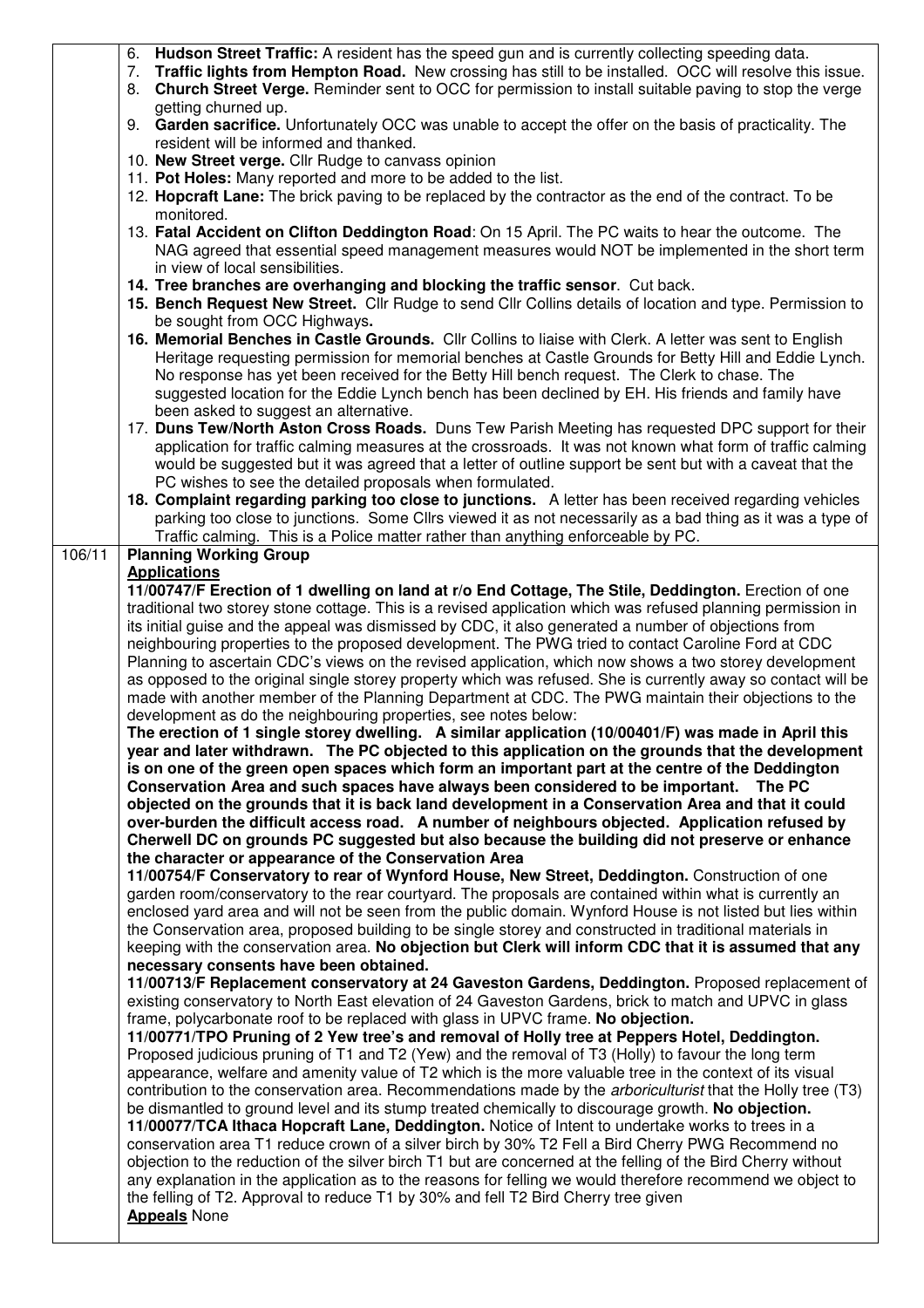|        | <b>Approvals</b>                                                                                                                                                                                                 |  |  |  |  |  |
|--------|------------------------------------------------------------------------------------------------------------------------------------------------------------------------------------------------------------------|--|--|--|--|--|
|        | 11/00593/F Woolgrove House, Duns Tew Road, Hempton.                                                                                                                                                              |  |  |  |  |  |
|        | 11/00071/TCA Deddington Manor, New Street, Deddington.                                                                                                                                                           |  |  |  |  |  |
|        | 11/00315/F Castle Farm Cottages Earls Lane Deddington.                                                                                                                                                           |  |  |  |  |  |
|        | Correspondence<br>25 May 2011. Thames Valley Primary Care Agency. 1) Reserved Location Status and Prejudice.                                                                                                     |  |  |  |  |  |
|        | 2) Application for preliminary consent for provision of NHS Pharmaceutical services from premises in the                                                                                                         |  |  |  |  |  |
|        | village of Deddington. Various correspondence received.                                                                                                                                                          |  |  |  |  |  |
|        | 4 June 2011 Northampton County Council. Northamptonshire Minerals and Waste Development                                                                                                                          |  |  |  |  |  |
|        | Framework (MWDF): Draft Revised Development and Implementation Principles Supplementary Planning                                                                                                                 |  |  |  |  |  |
|        | Document.                                                                                                                                                                                                        |  |  |  |  |  |
|        | 9 June 2011 Deddington Housing Needs Survey. Anna Kennedy of the ORCC (Oxfordshire Rural                                                                                                                         |  |  |  |  |  |
|        | Community Council) circulated a questionnaire via the Parish Clerk to all Cllrs for feedback/approval before                                                                                                     |  |  |  |  |  |
|        | distributing it to Deddington Parishioners. The Council decided that it would be wrong for the PC to be                                                                                                          |  |  |  |  |  |
|        | directly associated with this. The Clerk will advise ORCC that they can go ahead with the survey but should                                                                                                      |  |  |  |  |  |
|        | remove all references to the PC. ORCC to arrange distribution and collection of their questionnaire.                                                                                                             |  |  |  |  |  |
|        | Other                                                                                                                                                                                                            |  |  |  |  |  |
|        | <b>Millennium Yew Tree.</b> As it has died in the cemetery it was suggested that replacement tree be purchased                                                                                                   |  |  |  |  |  |
|        | and planted in the cemetery in memory of Walter Maegher who did so much for the community. The Clerk                                                                                                             |  |  |  |  |  |
|        | to return to PC with costings of a replacement tree of approximately 5ft.                                                                                                                                        |  |  |  |  |  |
| 107/11 | <b>Emergency Planning</b>                                                                                                                                                                                        |  |  |  |  |  |
|        | 1. Questionnaire. The data collection questionnaire was delivered with the DN. Some replies have                                                                                                                 |  |  |  |  |  |
|        | already been sent to the PC office and the three collection sites. Cllr Rudge has begun checking<br>businesses. Cllr Bliss will liaise with Co-op and Unicorn. The form on the website is not interactive, as it |  |  |  |  |  |
|        | should be, but Cllr McDowell will contact DOL to remedy this. DN will be asked to include a reminder in                                                                                                          |  |  |  |  |  |
|        | the July issue to return the forms before the end of July.                                                                                                                                                       |  |  |  |  |  |
|        | 2. Grit Bins & Gritting. Severe weather arrangements were discussed and it was agreed that the ERP                                                                                                               |  |  |  |  |  |
|        | group will liaise with Cllr Finnigan from E&R to finalise position of proposed new grit bins (now marked                                                                                                         |  |  |  |  |  |
|        | on parish maps). Cllr Cox agreed to contact OCC to check that they do indeed grit the road E/W through                                                                                                           |  |  |  |  |  |
|        | the village. Most businesses Cllr Rudge has spoken to expressed willingness to clear their own                                                                                                                   |  |  |  |  |  |
|        | frontage.                                                                                                                                                                                                        |  |  |  |  |  |
|        | 3. <b>Communications.</b> Communications in the event of an emergency were discussed and it was agreed                                                                                                           |  |  |  |  |  |
|        | that information would be disseminated via the local radio news, DOL (Councillor Ward to be consulted)                                                                                                           |  |  |  |  |  |
|        | and the Good Neighbours list (up-dated list still expected). PC Richard Miller (recently awarded a                                                                                                               |  |  |  |  |  |
|        | commendation for his community work) has been asked to talk to our group about community                                                                                                                         |  |  |  |  |  |
|        | messaging and data about vulnerable adults.                                                                                                                                                                      |  |  |  |  |  |
| 108/11 | Update on the Castle Grounds and benches                                                                                                                                                                         |  |  |  |  |  |
|        | Cllr Collins updated the PC on the progress of the FOCG.                                                                                                                                                         |  |  |  |  |  |
|        | Notice board. FOCG requested permission to erect a notice board on the western boundary by the car<br>$\bullet$                                                                                                  |  |  |  |  |  |
|        | park. This would be given as a donation and include regulation details and notices of events. This is<br>not the replacement of the EH information board but an additional notice board.                         |  |  |  |  |  |
|        | Cheque encashment for brush cutter. The Clerk confirmed that the cheque had been paid in.<br>$\bullet$                                                                                                           |  |  |  |  |  |
|        | Dry Stone Wall. FOCG queried the ownership of the wall to the left hand side. Clarification is being<br>$\bullet$                                                                                                |  |  |  |  |  |
|        | sought from EH. It was suggested that OVC be asked to help with its repair as they include volunteers                                                                                                            |  |  |  |  |  |
|        | who have been trained in dry stone walling.                                                                                                                                                                      |  |  |  |  |  |
|        | Weed Killer. FOCG originally asked that the PC ask EH if Round Up can be used on the Castle<br>$\bullet$                                                                                                         |  |  |  |  |  |
|        | Ground banks. More recently they have suggested the use of Grazon. EH have confirmed that the use                                                                                                                |  |  |  |  |  |
|        | of weed killer is not permitted on the Castle Mound. A response is awaited from Dan Bashford. He had                                                                                                             |  |  |  |  |  |
|        | previously indicated that it would be preferable if weed killer was not be used but the Clerk will contact                                                                                                       |  |  |  |  |  |
|        | to confirm either way.                                                                                                                                                                                           |  |  |  |  |  |
|        | Bench installation. FOCG suggested that as the surface of the Castle Grounds could not be broken to<br>$\bullet$                                                                                                 |  |  |  |  |  |
|        | fix the benches down to avoid theft they could be installed into a bed of concrete on top of the grass. It                                                                                                       |  |  |  |  |  |
|        | was questioned whether this would look unattractive and suggested that the legs only might be fixed.                                                                                                             |  |  |  |  |  |
|        | Mowing. FOCG asked why one third of the playing field area was only mown three times a year whilst<br>$\bullet$                                                                                                  |  |  |  |  |  |
|        | the other was done approximately eight times. It was thought that this arrangement had been in part to                                                                                                           |  |  |  |  |  |
|        | serve as a wildflower meadow and cut costs. The Clerk to liaise with Dan Bashford and report back.                                                                                                               |  |  |  |  |  |
|        | CIIr Collins also asked for the associated costs of including this area in the regular cut schedule to                                                                                                           |  |  |  |  |  |
|        | report back to FOCG who had requested this information.<br><b>Constitution.</b> The quorum is to be added to the constitution and an independent review of the finances.<br>$\bullet$                            |  |  |  |  |  |
|        | Teddy Bears Picnic Insurance. FOCG are planning a family day to encourage usage of the Castle<br>$\bullet$                                                                                                       |  |  |  |  |  |
|        | Grounds on Sunday 21 August (1:00-3:30). The Clerk reported that the PC insurance company had                                                                                                                    |  |  |  |  |  |
|        | confirmed that the event would not be covered by the PC's public liability insurance. It will be the                                                                                                             |  |  |  |  |  |
|        | responsibility of the Friends to ensure that appropriate insurance is in place.                                                                                                                                  |  |  |  |  |  |
|        |                                                                                                                                                                                                                  |  |  |  |  |  |
| 109/11 | Library update                                                                                                                                                                                                   |  |  |  |  |  |
|        | CIIr Collins updated the PC on the most recent meeting of the Book a Future Group. The group considers                                                                                                           |  |  |  |  |  |